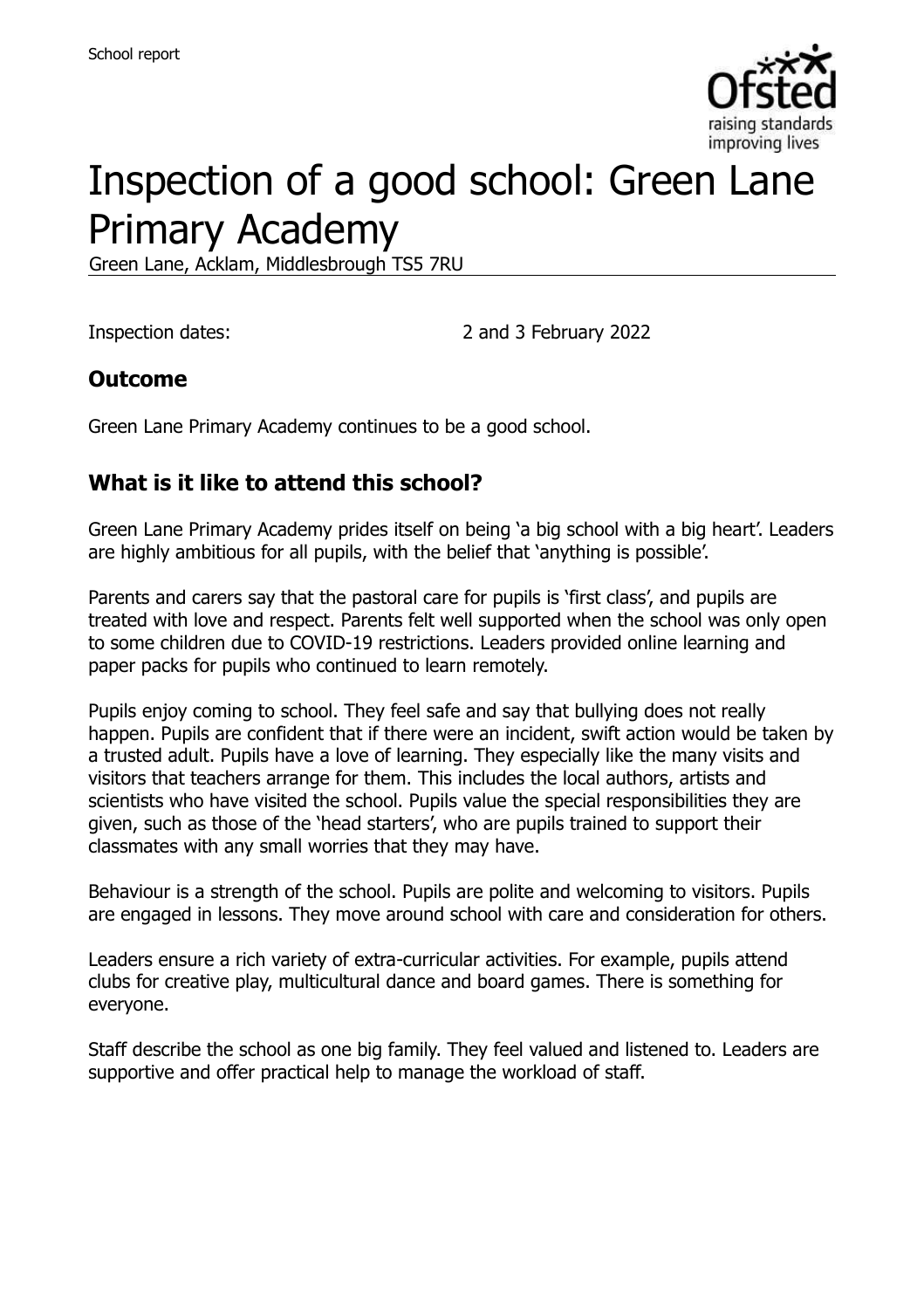

#### **What does the school do well and what does it need to do better?**

In the previous inspection, leaders were tasked with improving how well pupils can read and work mathematically. Leaders have risen to this challenge and the impact of their hard work is evident.

There has been significant investment in a new phonics scheme. Staff are well trained to ensure that they all teach phonics consistently. No time is lost, as children learn phonics from the start of Reception. New reading books are closely matched to the sounds that pupils know. This means that pupils can practise reading words and improving their fluency. Teachers use assessment well to make timely checks on how well pupils are doing. Pupils at risk of falling behind are quickly identified to receive extra help. Phonics teaching continues into key stage 2 for those pupils who are not yet secure in their reading.

Pupils love to read at Green Lane Primary Academy. Teachers are passionate about reading. Pupils enjoy a rich variety of high-quality texts that are threaded throughout the curriculum. Staff promote reading at home well. Pupils are motivated by a weekly book draw. Pupils enjoy a daily story time. Leaders know the importance of widening pupils' vocabulary. During the inspection, this was seen in reading lessons and other subjects across the curriculum.

In mathematics, teachers follow a carefully planned, sequenced curriculum. Clear skills progression means that teachers can help pupils build on their prior knowledge. Children in Reception secure a good understanding of number. For example, they can explore different ways of making the number seven. Pupils' recall of number facts continues to develop throughout school, with daily practice. Where there are gaps in learning, as a result of COVID-19, teachers have adapted the curriculum. Pupils use mathematical vocabulary confidently. For example, Year 3 pupils can correctly describe acute, obtuse and right angles.

School leaders have looked closely at other subjects, such as history and music. Leaders are developing a clear progression of knowledge and skills for each subject. In music, a commercial scheme has been introduced to support non-specialist teachers. In the lessons visited, Year 2 pupils were introduced to simple musical notation, and this was extended in Year 3 with notes presented on a stave.

Pupils talk confidently about their learning in history this term. However, when pupils were asked about history topics they had previously studied, their knowledge is less secure. For example, pupils learning about the First World War are unsure about the concept of empire. They cannot remember learning about the British Empire or the Roman Empire. This is because their teachers have not built successfully on what they already know. Pupils have not embedded the knowledge that they need. School leaders are aware that assessment in some foundation subjects, such as history, is an area for development.

Green Lane Primary Academy is an inclusive school. Pupils with special educational needs and/or disabilities (SEND) learn alongside their classmates. Additional adults are on hand to support pupils and they choose resources carefully. The leader for SEND seeks advice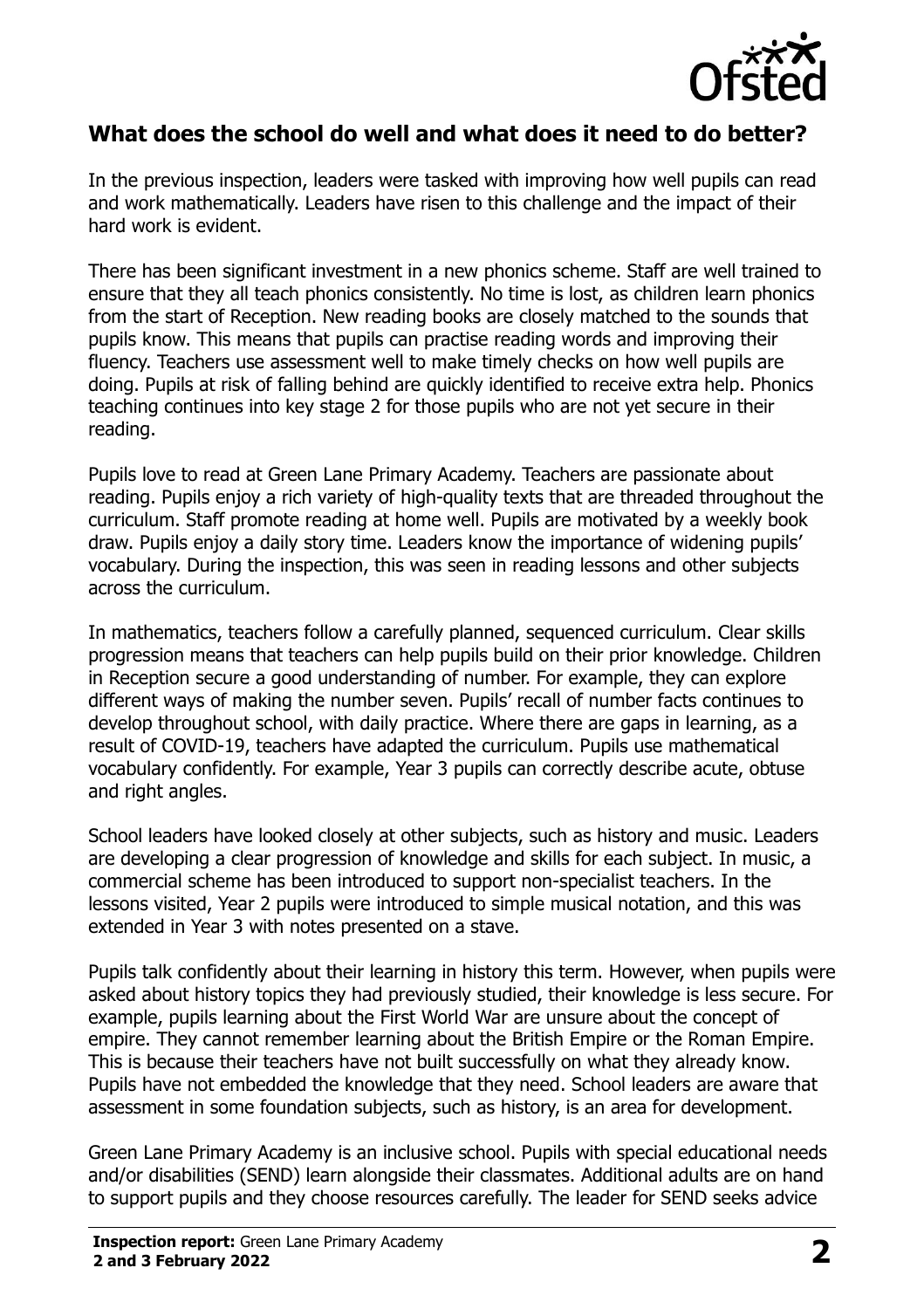

and support from external agencies. This includes, for example, an educational psychologist and speech and language therapists. Their guidance ensures that pupils with SEND have their needs met within the curriculum.

Pupils are well prepared for life in modern Britain. Year 6 pupils learn what it is to be a good citizen through the 'Stepping Up' programme. This helps with their move to secondary school. The curriculum reflects the diverse, multicultural nature of the school. Annual celebrations include those for Eid, Ramadan and Diwali. During Black History Month, pupils interviewed footballers from Middlesbrough Football Club about their experiences of racism. Pupils know that they have a voice and can make a difference.

# **Safeguarding**

The arrangements for safeguarding are effective.

School leaders prioritise keeping pupils safe. All staff receive regular training and know the procedure for reporting concerns. Safeguarding records are rigorous. School leaders challenge professionals in their pursuit of support and action to help vulnerable pupils and their families.

Appropriate recruitment checks ensure that all adults are suitable to work in school.

Pupils learn how to stay safe online through the computing curriculum. They know when it is not safe to share personal information and how creating an avatar can help protect their identity. The curriculum promotes personal safety, for example road safety, cycling proficiency and pedestrian safety.

# **What does the school need to do to improve?**

# **(Information for the school and appropriate authority)**

■ In some foundation subjects, the curriculum is new this year and has not had time to embed. Therefore, pupils' learning in these subjects does not yet build sufficiently on prior knowledge. Leaders should check carefully that plans are implemented and develop a system of assessment across foundation subjects to ensure that pupils are knowing more and remembering more.

### **Background**

When we have judged a school to be good, we will then normally go into the school about once every four years to confirm that the school remains good. This is called a section 8 inspection of a good or outstanding school, because it is carried out under section 8 of the Education Act 2005. We do not give graded judgements on a section 8 inspection. However, if we find evidence that a school would now receive a higher or lower grade, then the next inspection will be a section 5 inspection. Usually this is within one to two years of the date of the section 8 inspection. If we have serious concerns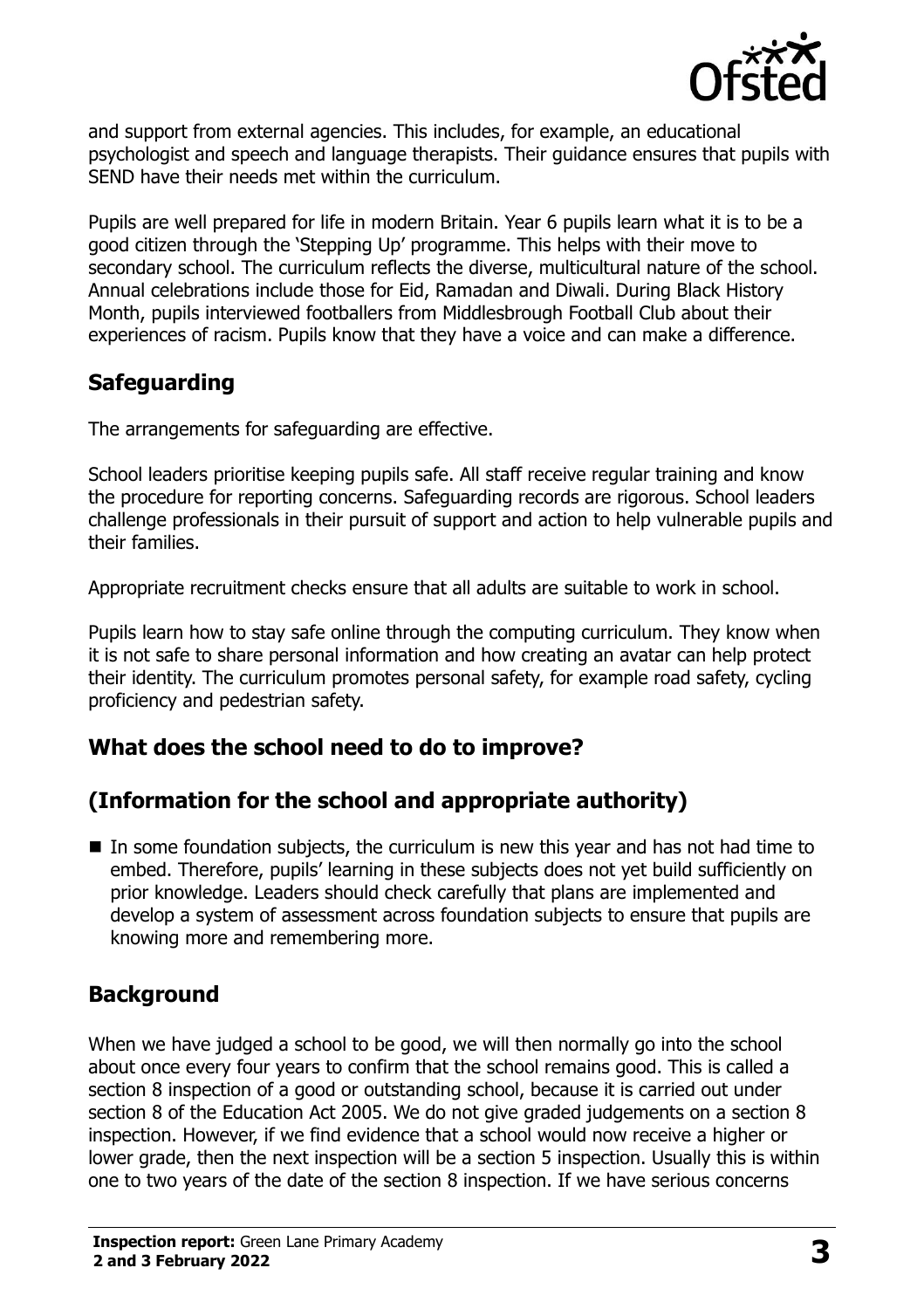

about safeguarding, behaviour or the quality of education, we will deem the section 8 inspection a section 5 inspection immediately.

This is the second section 8 inspection since we judged the predecessor school, Green Lane Primary School, to be good in September 2013.

#### **How can I feed back my views?**

You can use [Ofsted Parent View](https://parentview.ofsted.gov.uk/) to give Ofsted your opinion on your child's school, or to find out what other parents and carers think. We use information from Ofsted Parent View when deciding which schools to inspect, when to inspect them and as part of their inspection.

The Department for Education has further [guidance](http://www.gov.uk/complain-about-school) on how to complain about a school.

If you are the school and you are not happy with the inspection or the report, you can [complain to Ofsted.](https://www.gov.uk/complain-ofsted-report)

#### **Further information**

You can search for [published performance information](http://www.compare-school-performance.service.gov.uk/) about the school.

In the report, '[disadvantaged pupils](http://www.gov.uk/guidance/pupil-premium-information-for-schools-and-alternative-provision-settings)' refers to those pupils who attract government pupil premium funding: pupils claiming free school meals at any point in the last six years and pupils in care or who left care through adoption or another formal route.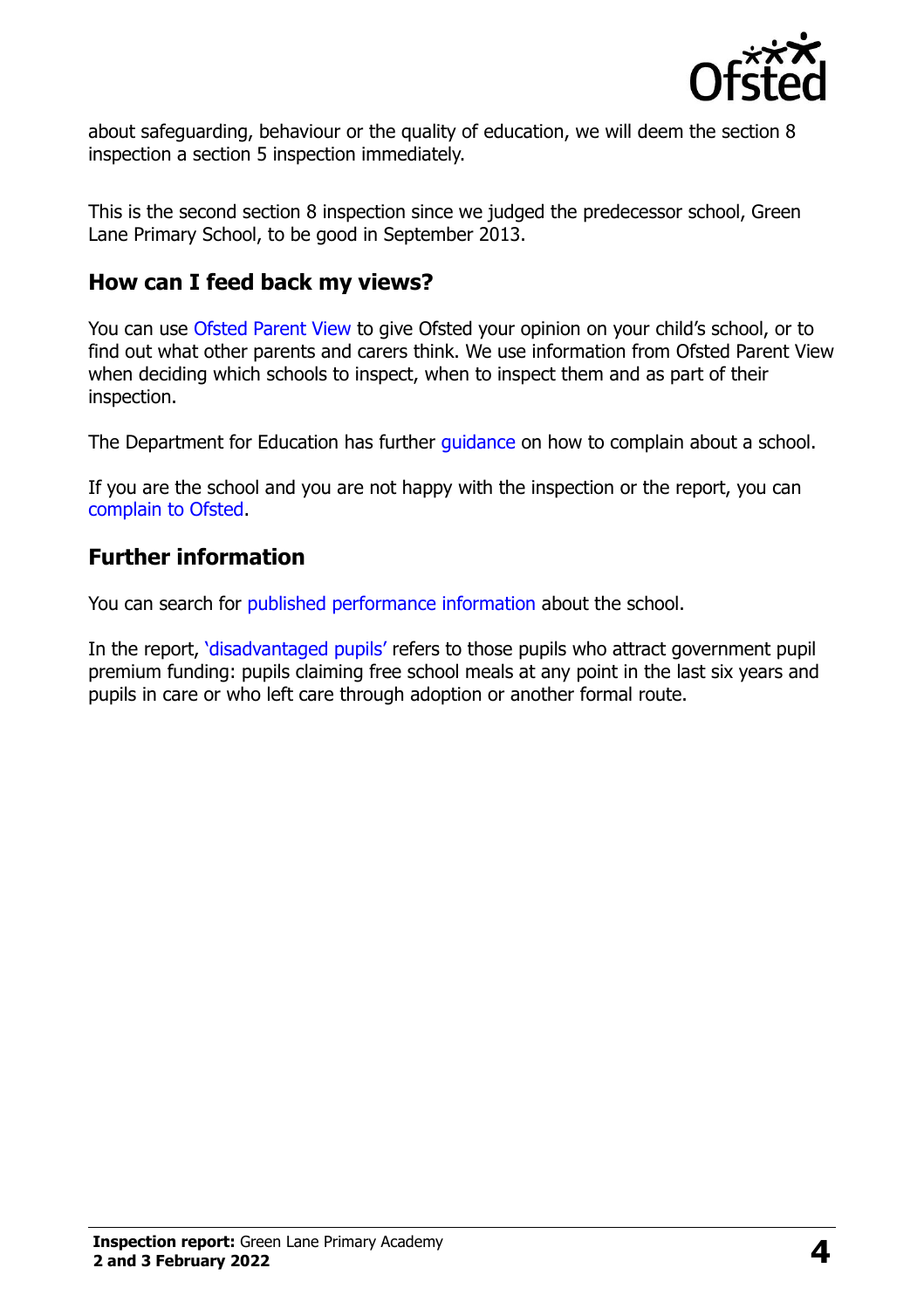

## **School details**

| Unique reference number             | 140722                                                               |
|-------------------------------------|----------------------------------------------------------------------|
| <b>Local authority</b>              | Middlesbrough                                                        |
| <b>Inspection number</b>            | 10211317                                                             |
| <b>Type of school</b>               | Primary                                                              |
| <b>School category</b>              | Academy converter                                                    |
| Age range of pupils                 | 3 to 11                                                              |
| <b>Gender of pupils</b>             | Mixed                                                                |
| Number of pupils on the school roll | 701                                                                  |
| <b>Appropriate authority</b>        | Board of trustees                                                    |
| <b>Chair of governing body</b>      | Mark Pagan                                                           |
| <b>Headteacher</b>                  | Jackie Walsh                                                         |
| Website                             | www.greenlanemiddlesbrough.co.uk                                     |
| Date of previous inspection         | 31 January 2017, under section 8 of the<br><b>Education Act 2005</b> |

# **Information about this school**

- Wraparound childcare is provided on site by the Acorn Club, an independent provider.
- The school does not use alternative provision.

### **Information about this inspection**

This was the first routine inspection the school had received since the COVID-19 pandemic began. The inspectors discussed the impact of the pandemic with leaders, and have taken that into account in their evaluation.

- Inspectors met with the headteacher, the deputy headteachers and the senior leaders for safeguarding and SEND. The lead inspector met with a representative from the local authority and three governors, including the chair of governors. Discussions were also held with some teachers and support staff.
- The quality of education was inspected by visiting lessons, meeting with a range of pupils and staff, looking at pupils' work and examining curriculum documentation. The inspection team looked closely at reading, mathematics, history and music.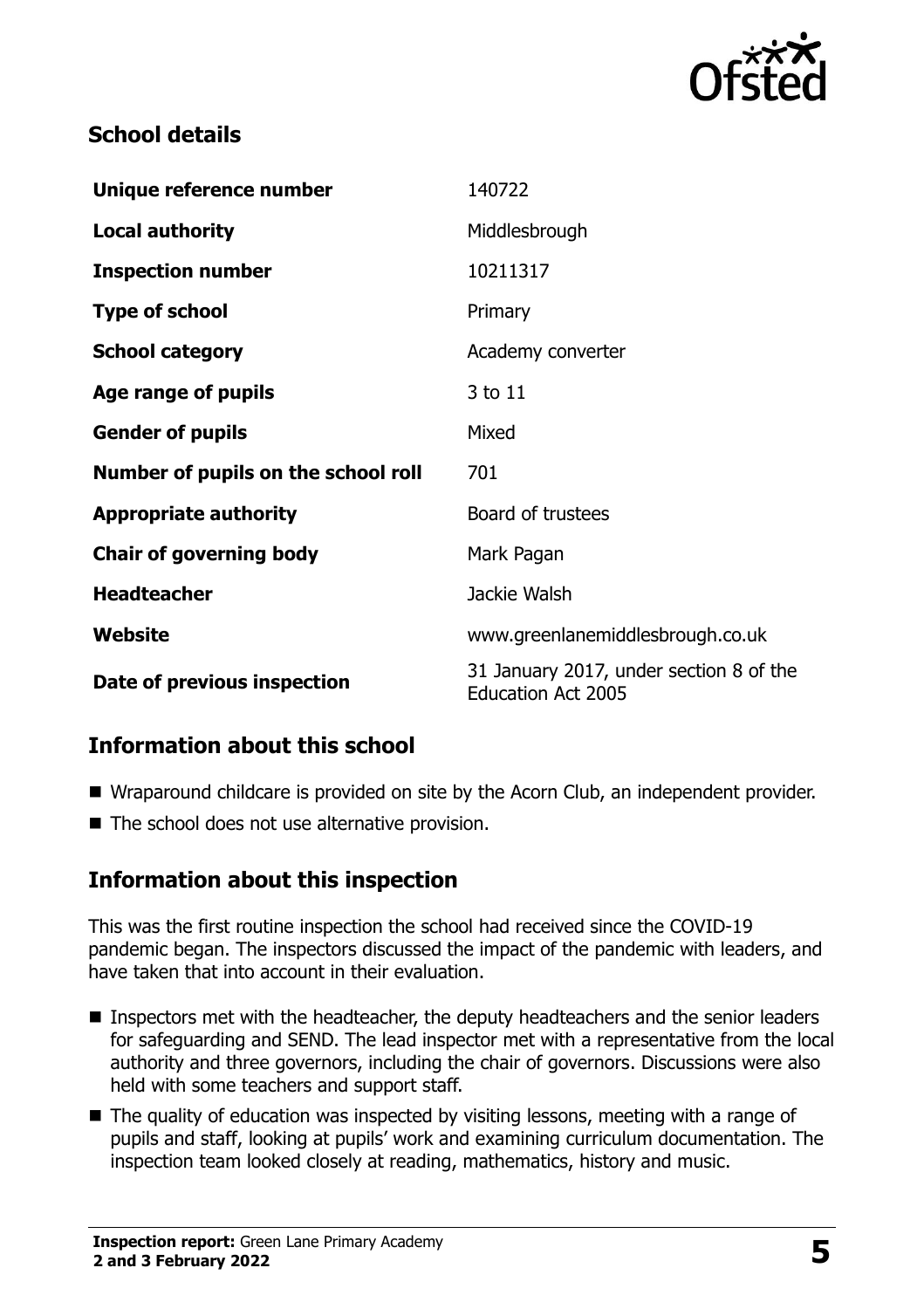

- Inspectors considered the views of parents through in-person discussions and via the 61 responses to Ofsted's Parent View survey that were received.
- Inspectors listened to pupils reading to a familiar adult, observed their behaviour moving around school and at lunchtime, met with pupils formally to gather their opinions, and held informal discussions across both days of the inspection.
- A wide range of safeguarding information and documentation was scrutinised, including referrals and attendance records.

#### **Inspection team**

Andy Jones, lead inspector **Contact Contact Contact Contact Contact Contact Contact Contact Contact Contact Contact Contact Contact Contact Contact Contact Contact Contact Contact Contact Contact Contact Contact Contact Co** 

Deborah Ashcroft **Deborah Ashcroft Constanting Constanting Ofsted Inspector**